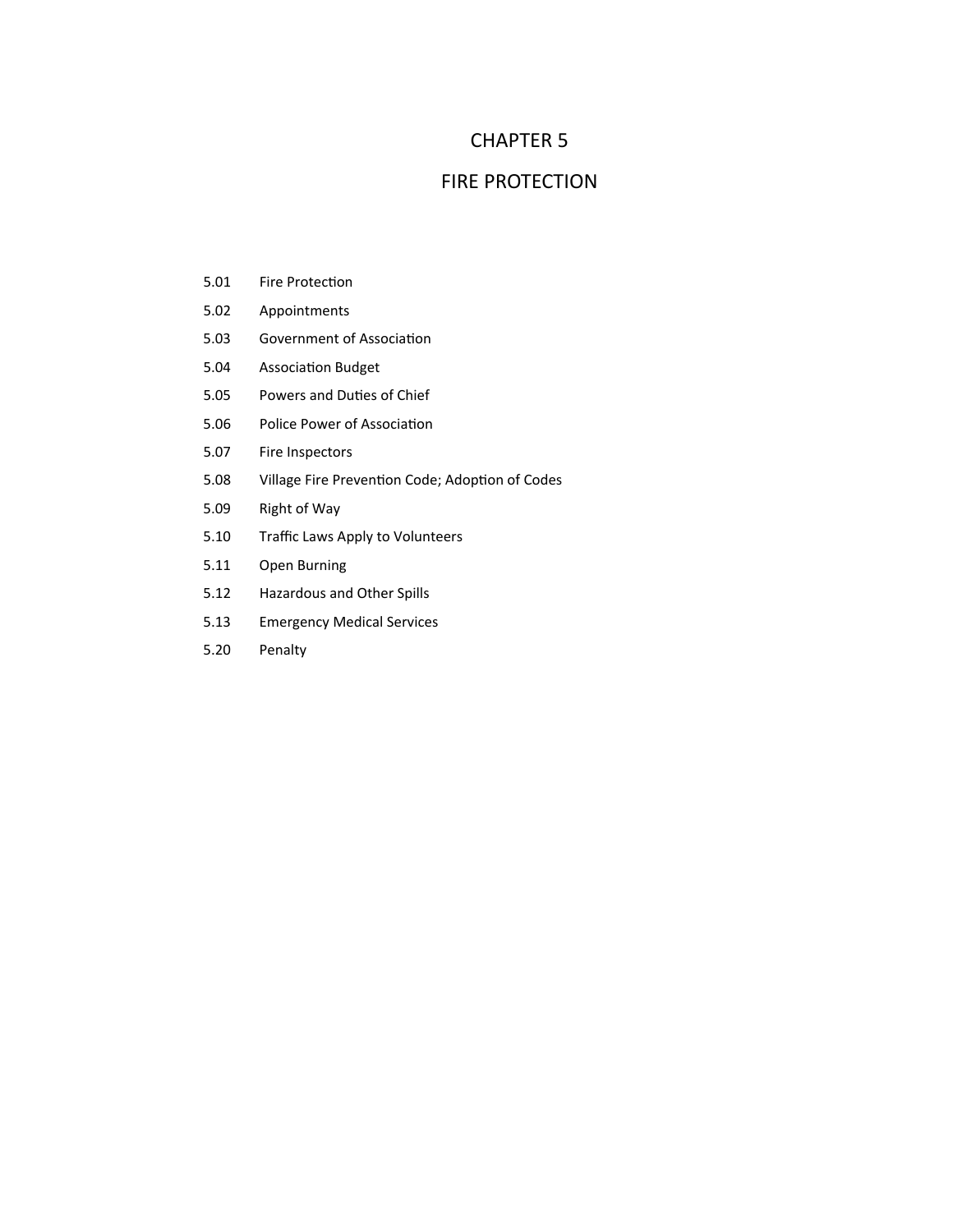**5.01 FIRE PROTECTION.** Fire protection is provided to the Village by agreement with the members of the Frederic Rural Fire Association.

**5.02 APPOINTMENTS.** (1) FIRE CHIEF. See sec. 1.02 of this Code.

 (2) OTHER OFFICERS; SUBORDINATES. Other officers and subordinates shall be appointed by the Fire Chief when not elected in accordance with the Association bylaws.

**5.03 GOVERNMENT OF ASSOCIATION.** The Association shall be governed by the bylaws of the Association, Village ordinances and resolutions, and the Wisconsin Statutes.

 **5.04 ASSOCIATION BUDGET.** The Frederic Rural Fire Department Board shall file with the Village, as requested, a detailed estimate of the appropriations needed for the conduct of the Association during the ensuing fiscal year.

 **5.05 POWERS AND DUTIES OF CHIEF.** (1) GENERAL SUPERVISION. The Chief shall have the general supervision of the Association, this supervision shall be subject to and not conflict with this chapter and the bylaws of the Association.

 (2) COMMAND OF FIREFIGHTING OPERATIONS. The Chief or, in his absence, the highest ranking line officer shall be present at all fires, if possible, and have complete command and entire accountability for all firefighting operations.

(3) ENFORCEMENT OF FIRE PREVENTION ORDINANCES. The Chief shall enforce all fire prevention ordinances of the Village and the State laws and regulations pertaining to fire prevention and shall have a formal fire prevention program.

 (4) FIRE RECORDS. The Chief shall keep fire records, using the State form, of every fire to which the Association was called.

 **5.06 POLICE POWER OF ASSOCIATION.** (1) POLICE AUTHORITY AT FIRES/EMS CALLS. The Fire Chief and his assistants or officers in command at any fire are hereby vested with full and complete police authority. Any member of the Association may report to the proper authorities any person failing to give the right of way to the Fire Association in responding to the fire or EMS call.

 (2) CONTROL OF FIRE ASSOCIATION EMERGENCIES. The Fire Chief may prescribe certain limits in the vicinity of any fire within which no persons except firefighters, EMS personnel and police officers and those admitted by order of the Chief shall be permitted to enter. The Chief may cause the removal of any property whenever it shall become necessary for the preservation of such property from fire or to prevent the spreading of fire or to protect the adjoining property, and during the progress of any fire, the Chief may order the removal or destruction of any property necessary to prevent the further spread of the fire. The Chief may also cause the removal of all wires or other facilities and the turning off of all electricity or other services where the same impedes the work of the Association.

(3) ENTERING PREMISES. Any firefighter, while acting under the direction of the Fire Chief or other officer in command, may enter upon the premises adjacent to or in the vicinity of any building or other property when the Chief reasonably believes such entry is required for the protection of persons or property. If any person shall hinder, resist or obstruct any firefighter or EMS personnel in the discharge of his duty, as is hereinbefore provided, the person so offending shall be deemed guilty of resisting the firefighter or EMS personnel in the discharge of his duties.

(4) CORRECTION OF FIRE HAZARDS. When any inspection by the Fire Chief or Deputy Inspector reveals a fire hazard, the Chief or the Deputy Inspector may serve a notice in writing upon the owner of the property giving the owner a reasonable time in which to remove the hazard. If the fire hazard is not removed within the time allowed it shall be deemed a nuisance and the Fire Chief or the Deputy Inspector may have the same removed by the Village, and the cost for such removal shall be recovered in an action by the Village against the owner of the property and may also be entered on the tax roll as a special charge against the property.

 (5) ENTERING ON PREMISES. No person shall deny the Fire Inspector or the Deputy Inspector free access to any property within the Village at any reasonable time for the purpose of making fire inspections. No person shall hinder or obstruct the Fire Inspectors in the performance of duties or refuse to observe any lawful direction given by the Inspector or Deputies.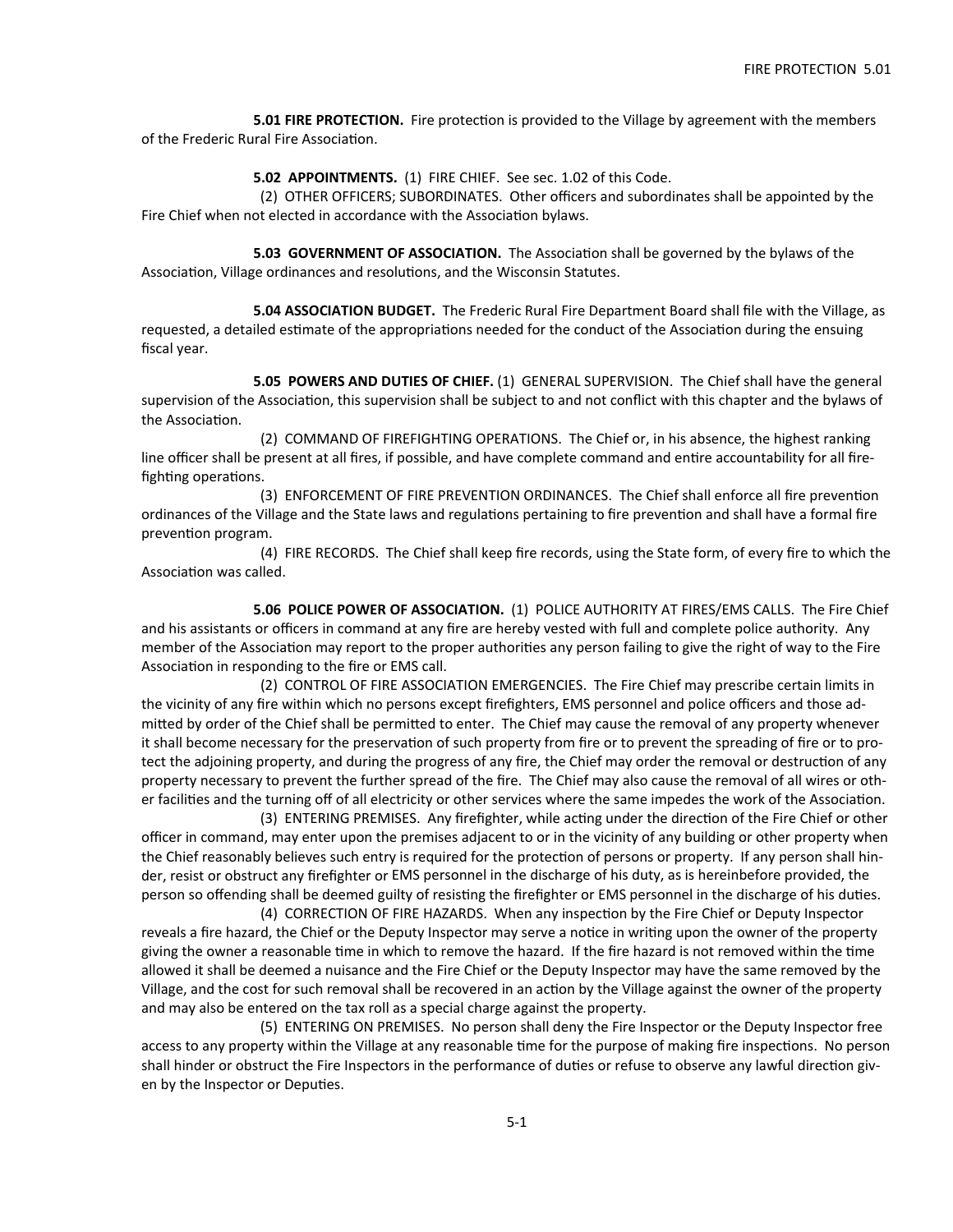**5.08 VILLAGE FIRE PREVENTION CODE; ADOPTION OF CODES.** The following chapters of the Wisconsin Administrative Code, Rules of the Department of Commerce, are hereby adopted by reference and made a part of this Code.

| COMM 10            | Flammable and Combustible Liquids Code                                          |
|--------------------|---------------------------------------------------------------------------------|
| COMM 11            | Liquefied Petroleum Gas Code (Gold)                                             |
| COMM <sub>12</sub> | Liquefied Petroleum Gas Handbook (Blue)                                         |
| COMM 14            | <b>Fire Prevention Code</b>                                                     |
| COMM <sub>16</sub> | Wisconsin State Electrical Code                                                 |
| COMM 20-25         | Uniform Dwelling Code                                                           |
| COMM 28            | Detection and Alarm Systems                                                     |
| COMM <sub>30</sub> | Fire Association Health and Safety Standards                                    |
| COMM 50-64         | Building and Heating Ventilating and Air Conditioning Code.                     |
| COMM <sub>70</sub> | <b>Historic Building Code</b>                                                   |
| NEPA 10            | Portable Fire Extinguishers                                                     |
| NEPA 13            | Installation of Sprinkler Systems                                               |
| NEPA 30            | Flammable and Combustible Liquids Code                                          |
| NEPA 30A           | Auto and Marine Service Station Code                                            |
| NEPA 58            | Storage and Handling of Liquefied Petroleum Gases                               |
| NEPA 70            | National Electric Code                                                          |
| NEPA 80            | Fire Doors and Windows                                                          |
| <b>NEPA 101</b>    | Safety to Life From Fire in Buildings and Structures                            |
| <b>NEPA 101M</b>   | Alternative Approaches to Life Safety                                           |
| <b>NEPA 211</b>    | Chimneys, Fireplaces, Vents and Solid Fuel Burning Appliances                   |
| <b>NEPA 385</b>    | Tank Vehicles For Flammable and Combustible Liquids                             |
| <b>NFPA 395</b>    | Standard For the Storage of Flammable and Combustible Liquids on Farms and Iso- |
|                    | lated Construction Projects                                                     |
| <b>NFPA 1031</b>   | Fire Inspector Professional Qualifications Wisconsin Fire Chiefs Guide Book     |

Copies of all applicable Federal, State and County codes, statutes and ordinances used in the operations of the Fire Association are adopted by reference and are on file in the office of the Fire Chief or are available through Federal, State, County or Village government and the National Fire Prevention Association.

**5.09 RIGHT OF WAY.** The officers and members of the Fire Association, with their fire equipment of every kind, when going to or are on duty at a fire, shall have the right of way over all other vehicles upon Village streets when giving visual and audible signal, and the operator of any other vehicle, whether motor or otherwise, upon the approach of such emergency vehicles, shall immediately drive such other vehicle as far as possible to the right of the thoroughfare and shall keep such vehicle stationary until such emergency vehicles shall have passed. Except when actually responding to a fire alarm or other emergency call, or when on duty at a fire, the emergency vehicles of the Fire Association shall, however, have no special right of way or other privileges of any kind, but shall be subject to all traffic regulations applicable to other vehicles.

 **5.10 TRAFFIC LAWS APPLY TO VOLUNTEERS.** All firefighters and EMS personnel, when responding to a fire call or EMS call with a private vehicle, shall comply with all traffic regulations.

**5.11 OPEN BURNING.** (1) Individual property owners and renters may burn only materials permitted by the administrative rules of management and solid waste management programs of the Wisconsin Department of Natural Resources.

(2) Open burning shall be done in a safe manner and so that weather conditions do not pose a fire hazard. Open burning shall not cause air pollution or become a nuisance to neighboring properties. Failure to extinguish a fire at the request of a law enforcement officer may be cited.

 (3) Open burning may be done only during the hours of 6:00 PM and midnight. Burning is prohibited on Sundays and holidays and during periods when burning is banned by the Wisconsin Department of Natural Resources. A responsible person shall attend the fire at all times.

 (4) The Fire Chief is hereby granted the authority or permission to limit open burning in the Village and to order a fire extinguished following a nuisance complaint.